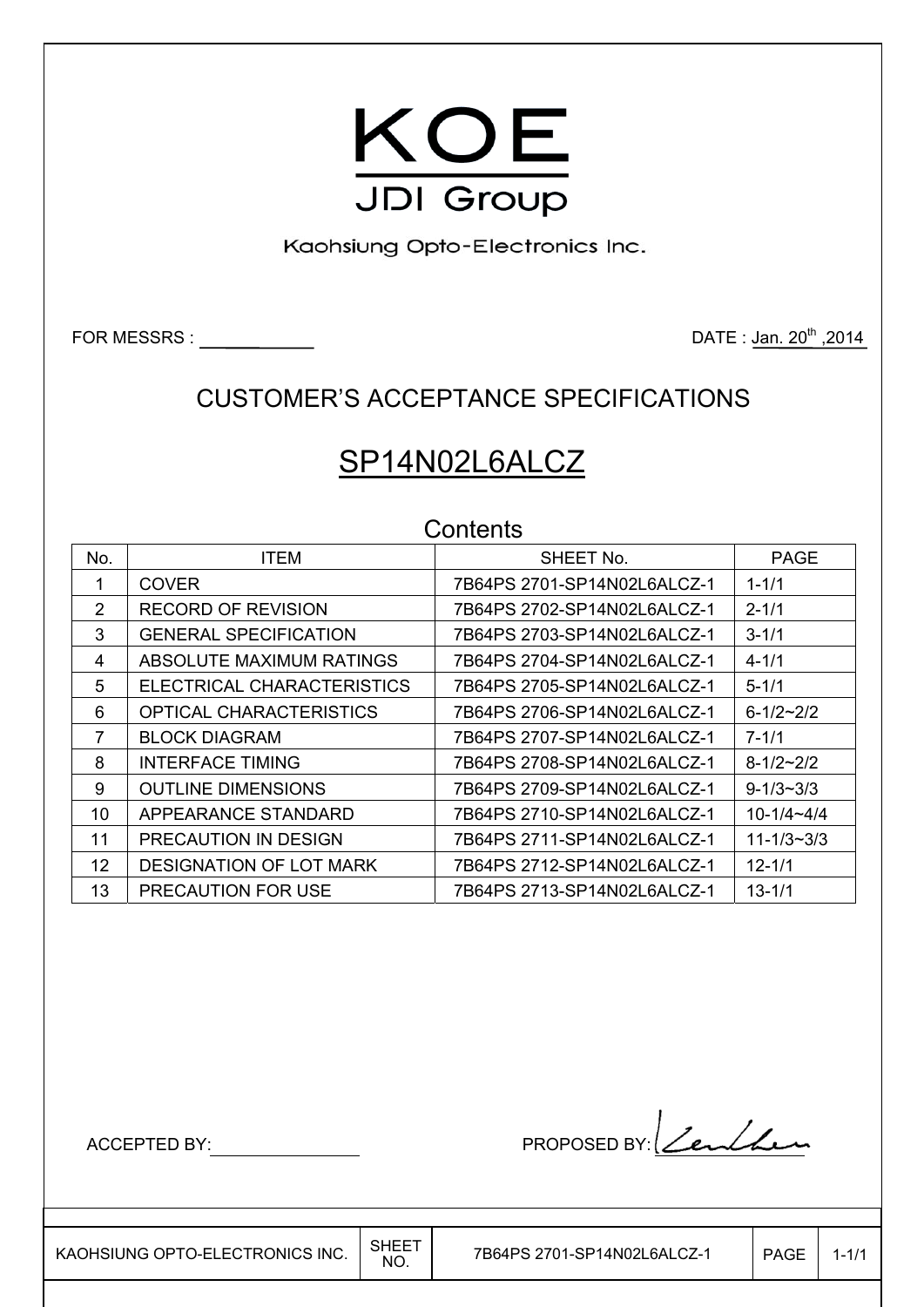## RECORD OF REVISION

| <b>DATE</b> | SHEET No.                       |                     | <b>SUMMARY</b>              |      |           |
|-------------|---------------------------------|---------------------|-----------------------------|------|-----------|
|             |                                 |                     |                             |      |           |
|             |                                 |                     |                             |      |           |
|             |                                 |                     |                             |      |           |
|             |                                 |                     |                             |      |           |
|             |                                 |                     |                             |      |           |
|             |                                 |                     |                             |      |           |
|             |                                 |                     |                             |      |           |
|             |                                 |                     |                             |      |           |
|             |                                 |                     |                             |      |           |
|             |                                 |                     |                             |      |           |
|             |                                 |                     |                             |      |           |
|             |                                 |                     |                             |      |           |
|             |                                 |                     |                             |      |           |
|             |                                 |                     |                             |      |           |
|             |                                 |                     |                             |      |           |
|             |                                 |                     |                             |      |           |
|             |                                 |                     |                             |      |           |
|             |                                 |                     |                             |      |           |
|             |                                 |                     |                             |      |           |
|             |                                 |                     |                             |      |           |
|             |                                 |                     |                             |      |           |
|             |                                 |                     |                             |      |           |
|             |                                 |                     |                             |      |           |
|             |                                 |                     |                             |      |           |
|             |                                 |                     |                             |      |           |
|             |                                 |                     |                             |      |           |
|             |                                 |                     |                             |      |           |
|             |                                 |                     |                             |      |           |
|             |                                 |                     |                             |      |           |
|             | KAOHSIUNG OPTO-ELECTRONICS INC. | <b>SHEET</b><br>NO. | 7B64PS 2702-SP14N02L6ALCZ-1 | PAGE | $2 - 1/1$ |

┞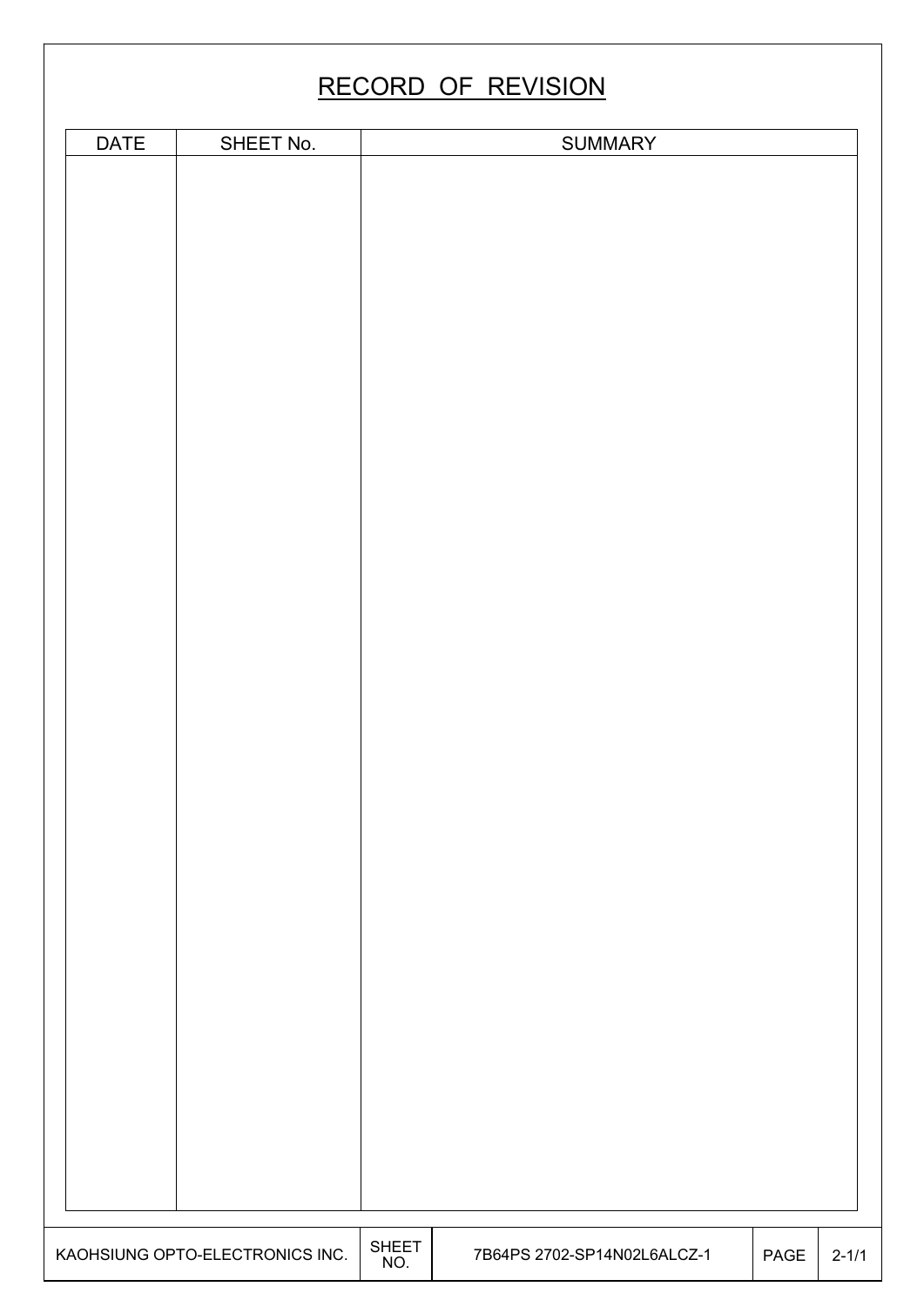## 3. GENERAL SPECIFICATIONS

| (1)  | Part Name                | SP14N02L6ALCZ                              |
|------|--------------------------|--------------------------------------------|
| (2)  | <b>Module Size</b>       | 159.4(W)mm x 101.0(H)mm x 12.0 (D)mm max.  |
| (3)  | Dot Size                 | $0.47(W)$ mm x $0.47(H)$ mm                |
| (4)  | Dot Pitch                | $0.50(W)$ mm x $0.50(H)$ mm                |
| (5)  | Number Of Dots           | $240(W) \times 128(H)$ dots                |
| (6)  | Duty                     | 1/128                                      |
| (7)  | LCD Type                 | Film type black / white (Negative type)    |
|      |                          | The upper polarizer is anti-glare type.    |
|      |                          | (Hardness.3H)                              |
|      |                          | The bottom polarizer is transmissive type. |
| (8)  | <b>Viewing Direction</b> | 6 O'clock                                  |
| (9)  | <b>Backlight</b>         | <b>Light-Emitting Diode</b>                |
| (10) | <b>LED Lifetime</b>      | 50k hrs.                                   |

I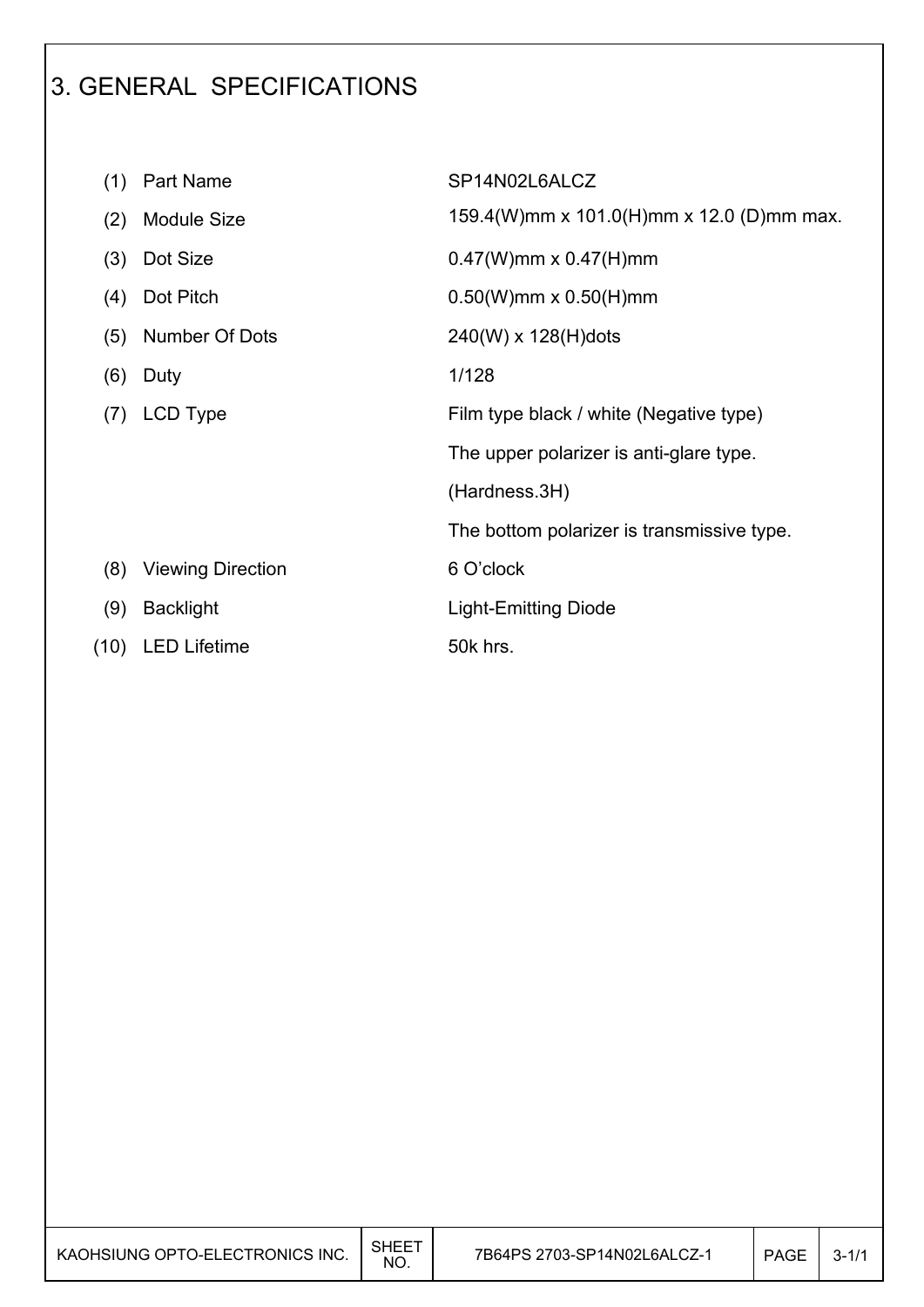## 4. ABSOLUTE MAXIMUM RATINGS

| 4.1 Electrical Absolute Maximum Ratings. |                |        | $VSS = OV$ : Standard |             |                |
|------------------------------------------|----------------|--------|-----------------------|-------------|----------------|
| ITEM                                     | <b>SYMBOL</b>  | MIN.   | MAX.                  | <b>UNIT</b> | <b>COMMENT</b> |
| Power Supply For Logic                   | <b>VDD-VSS</b> |        | 6.5                   |             |                |
| Power Supply For LC Drive                | <b>VDD-VEE</b> |        | 20.5                  |             |                |
| Input Voltage                            | Vi             | $-0.3$ | $VDD+0.3$             | V           |                |
| Input Current                            |                |        |                       | Α           |                |
| Static Electricity                       |                |        |                       |             | Note 1         |

Note 1: Make certains you are grounded when handling LCM.

#### 4.2 Environmental Absolute Maximum Ratings

| <b>ITEM</b>                | <b>OPERATING</b> |                                   | <b>STORAGE</b>   |                                        | <b>COMMENT</b>              |  |
|----------------------------|------------------|-----------------------------------|------------------|----------------------------------------|-----------------------------|--|
|                            | MIN.             | MAX.                              | MIN.             | MAX.                                   |                             |  |
| <b>Ambient Temperature</b> | $0^{\circ}$ C    | $50^{\circ}$ C                    | -20 $^{\circ}$ C | $60^{\circ}$ C                         | Note $2,3$                  |  |
| <b>Humidity</b>            | Note 1           |                                   | Note 1           |                                        | <b>Without Condensation</b> |  |
| Vibration                  |                  | 4.9m/s <sup>2</sup><br>(0.5G)     |                  | 19.6m/s <sup>2</sup><br>(2G)<br>Note 5 | Note 4                      |  |
| <b>Shock</b>               |                  | $129.4$ m/s <sup>2</sup><br>(3 G) |                  | $ 490.0m/s^2 $<br>(50 G)               | <b>XYZ Directions</b>       |  |
| <b>Corrosive Gas</b>       |                  | Not Acceptable                    |                  | Not Acceptable                         |                             |  |

Note 1:  $Ta \leq 40^\circ$ C : 85%RH max.

 $\overline{\phantom{a}}$ 

I

I

 $\overline{\phantom{a}}$ 

Ta >40 $\degree$  : Absolute humidity must be lower than the humidity of 85%RH at 40 $\degree$ C

Note 2: Ta at -20 $\degree$ C -----< 48h, at 60 $\degree$  -----< 168h.

 Note 3: The maximum rating is defined as above based on the chamber temperature, which might be different from ambient temperature after assembling the panel into the application. Moreover some temperature-related phenomenon as below needed to be noticed:

 - Background color, contrast and response time would be different in temperatures other than  $25^\circ$ .

- Operating under high temperature will shorten LED lifetime.

Note 4: 5Hz~100Hz (Except Resonance Frequency)

Note 5: This module should be operated normally after finishing the test.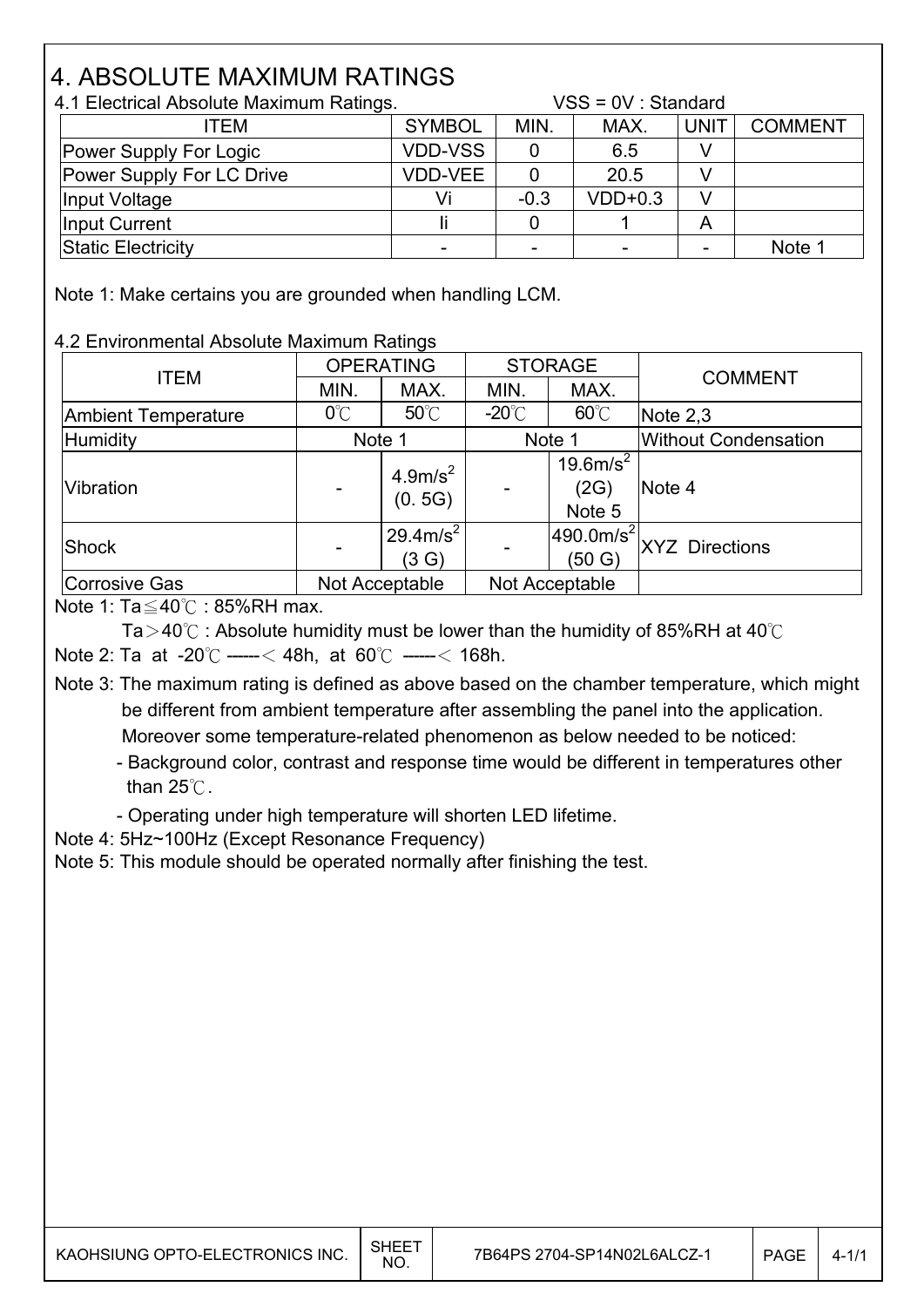# 5. ELECTRICAL CHARACTERISTICS

| 5.1 ELECTRICAL CHARACTERISTICS                    |                |                                          |         |                |            |             |  |
|---------------------------------------------------|----------------|------------------------------------------|---------|----------------|------------|-------------|--|
| <b>ITEM</b>                                       | <b>SYMBOL</b>  | <b>CONDITION</b>                         | MIN.    | TYP.           | MAX.       | <b>UNIT</b> |  |
| <b>Power Supply Voltage</b><br>For Logic          | <b>VDD-VSS</b> |                                          | 4.75    | 5.0            | 5.25       | $\vee$      |  |
| <b>ILC driver Circuit Power</b><br>Supply Voltage | <b>VEE-VSS</b> |                                          | $-15.5$ | $-15.0$        | $-14.5$    | $\vee$      |  |
|                                                   | VI             | H LEVEL                                  | 0.8VDD  | $\blacksquare$ | <b>VDD</b> | $\vee$      |  |
| Input Voltage                                     |                | <b>LEVEL</b>                             | 0       |                | 0.2VDD     | $\vee$      |  |
| Power Supply Current<br>For Logic Note 1          | <b>IDD</b>     | VDD-VSS=5.0V                             |         | 11.7           | 14.0       | mA          |  |
| Power Supply Current<br>For LCD Note 1            | <b>IEE</b>     | VDD-VSS=5.0V                             |         | 2.5            | 4.0        | mA          |  |
|                                                   |                | Ta= $0^{\circ}$ C, $\phi$ = $0^{\circ}$  |         | 16.9           |            | $\vee$      |  |
| Recommended                                       | VDD-V0         | Ta=25 $^{\circ}$ C, $\phi$ =0 $^{\circ}$ |         | 15.8           |            | $\vee$      |  |
| LC Driving Voltage Note 2                         |                | Ta=50 $^{\circ}$ C, $\phi$ =0 $^{\circ}$ |         | 15.2           |            | $\vee$      |  |

Note 1: VDD-V0=15.8V, Ta=25°C

I

I

Note 2: Recommended LC driving voltage may fluctuate about  $\pm 1.0V$  by each module. Test pattern is all "Q".

#### 5.2 ELECTRICAL CHARACTERISTICS OF BACKLIGHT

| ITEM                       | <b>SYMBOL</b> | MIN.                     | TYP. | MAX.                     | <b>UNIT</b> | <b>NOTE</b> |
|----------------------------|---------------|--------------------------|------|--------------------------|-------------|-------------|
| <b>LED Input Voltage</b>   | VLED          | -                        | 5    | 5.7                      |             |             |
| <b>LED Forward Current</b> | ILED          | -                        | 144  | -                        | mA          | Note 1      |
| <b>LED Lifetime</b>        |               | $\overline{\phantom{a}}$ | 50K  | $\overline{\phantom{a}}$ |             | Note 2      |

 Note 1: Fig. 5.1 shows the LED backlight circuit. VLED and ILED is many to one relationship, the above VLED range is defined to obtain 144 mA.

 Note 2: The estimated lifetime is specified as the time to reduce 50% brightness by applying 144 mA at  $25^\circ$ C.



Fig 5.1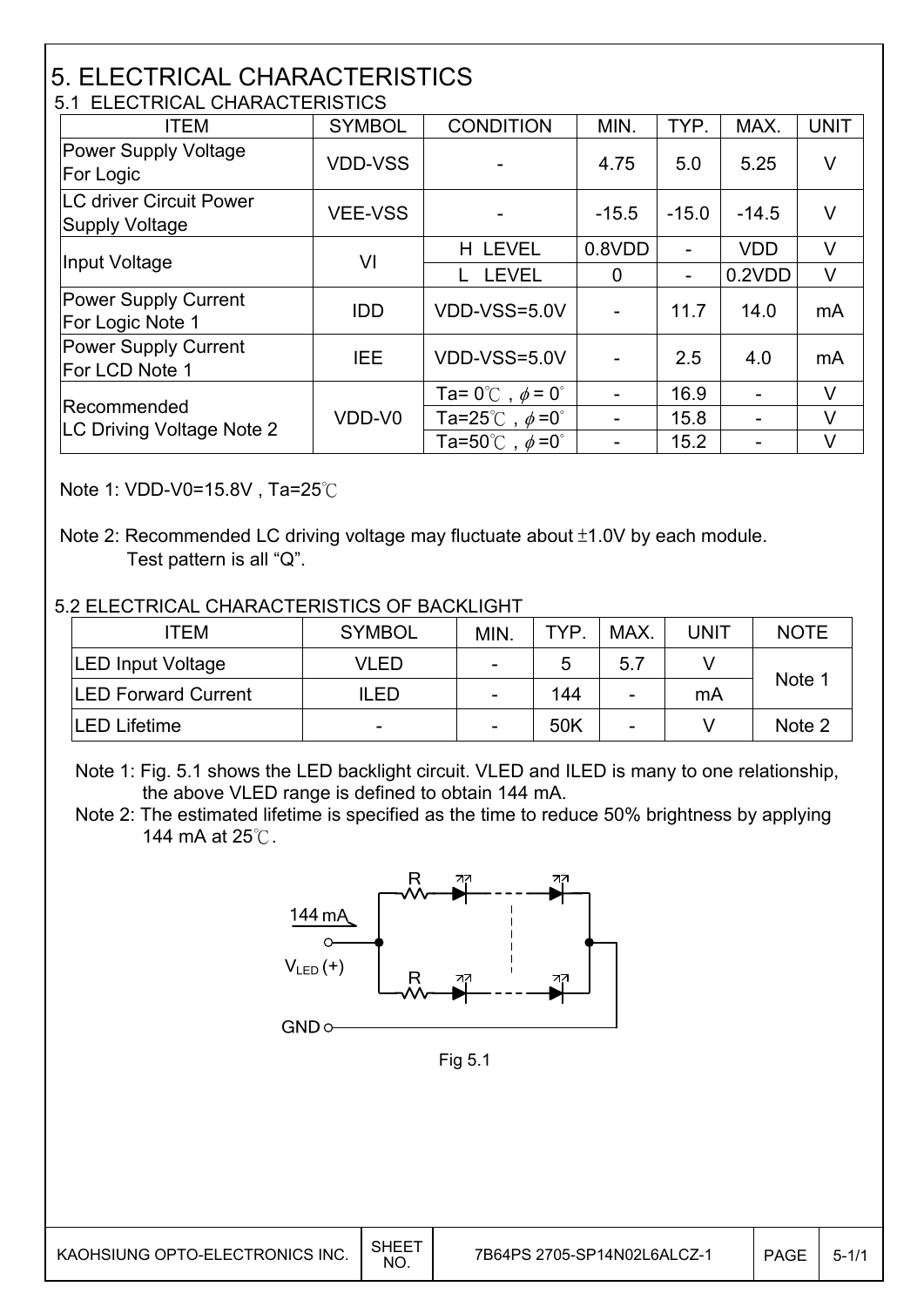#### 6. OPTICAL CHARACTERISTICS 6.1 OPTICAL CHARACTERISTICS

ITEM SYMBOL CONDITIONAL MIN. TYP. MAX. UNIT NOTE Viewing Area  $\vert\phi\,2- \phi\,1\,\vert$  K $\geqq 2.0$   $\vert\,$  30  $\vert\,$  40  $\vert$  -  $\vert$  deg  $\vert\,$  1,2 Contrast Ratio  $K = \begin{bmatrix} 6 & -0 \\ 6 & -0 \end{bmatrix}$  -  $\begin{bmatrix} - & 20 \\ - & - & - \end{bmatrix}$  -  $\begin{bmatrix} - & 3 \\ - & - & 3 \end{bmatrix}$ Response Time (Rise)  $\vert$  tr  $\vert \phi = 0^\circ, \theta = 0^\circ$  | - | 160 | - | ms | 4 Response Time (Fall)  $\uparrow$  ff  $\downarrow$   $\phi = 0^\circ$ ,  $\theta = 0^\circ$  | - | 110 | - | ms | 4







(Measure condition by KOE)





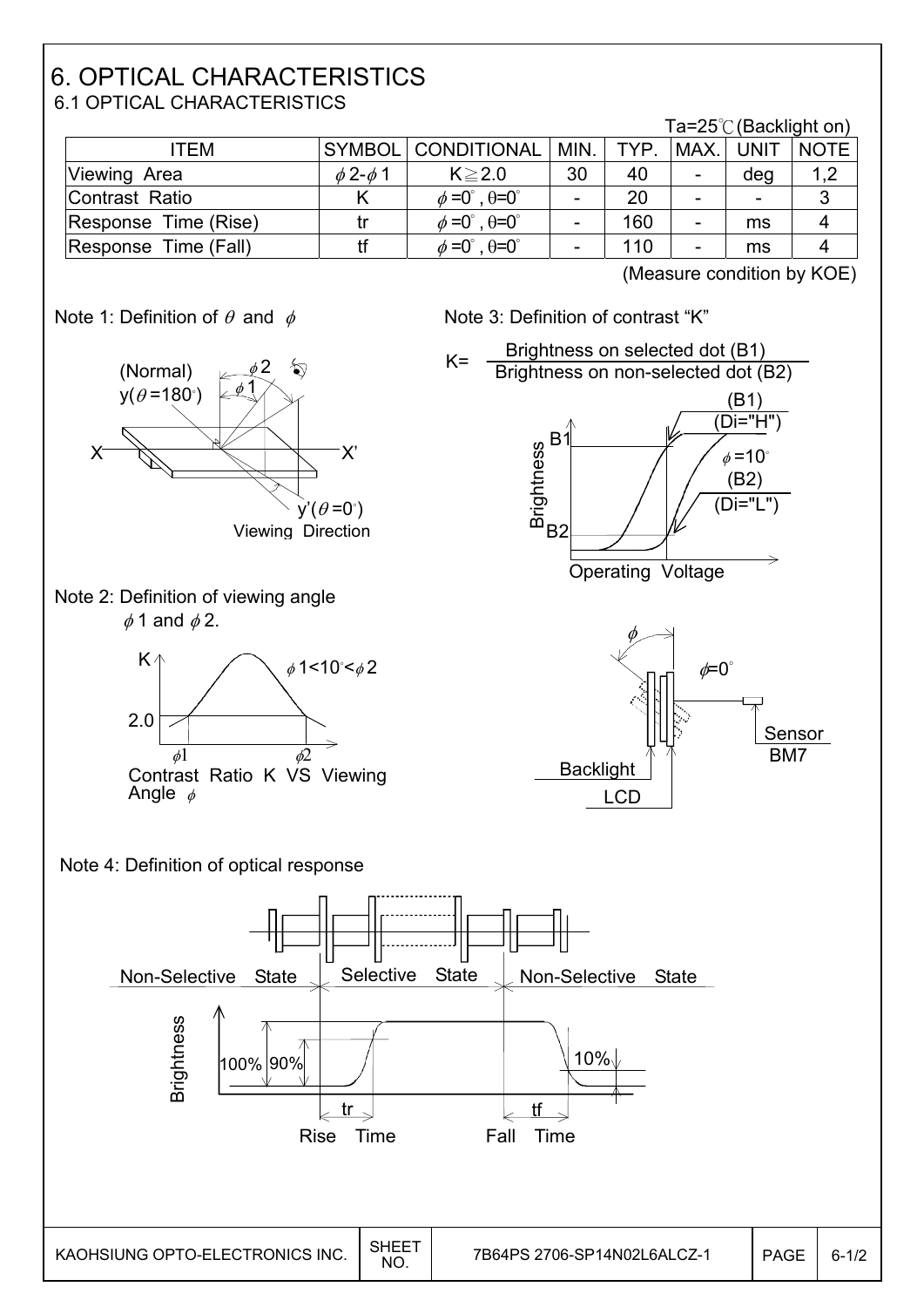#### 6.2 OPTICAL CHARACTERISTICS OF BACKLIGHT

| TEM                          | MIN.                     | TYP.                     | MAX.                     | UNIT              | <b>REMARKS</b>      |
|------------------------------|--------------------------|--------------------------|--------------------------|-------------------|---------------------|
| Brightness                   | 120                      | 150                      | $\overline{\phantom{a}}$ | cd/m <sup>2</sup> | Note <sub>1,2</sub> |
| <b>Brightness Uniformity</b> | $\overline{\phantom{a}}$ | $\overline{\phantom{a}}$ | ±30                      | $\%$              | Note <sub>1,3</sub> |

Note 1: Measurement after 10 minutes of LED operating.

Note 2: Brightness control : 100%. The LED current is 144 mA when applying 5V (VLED).

Note 3: Measure of the following 9 places on the display.

I

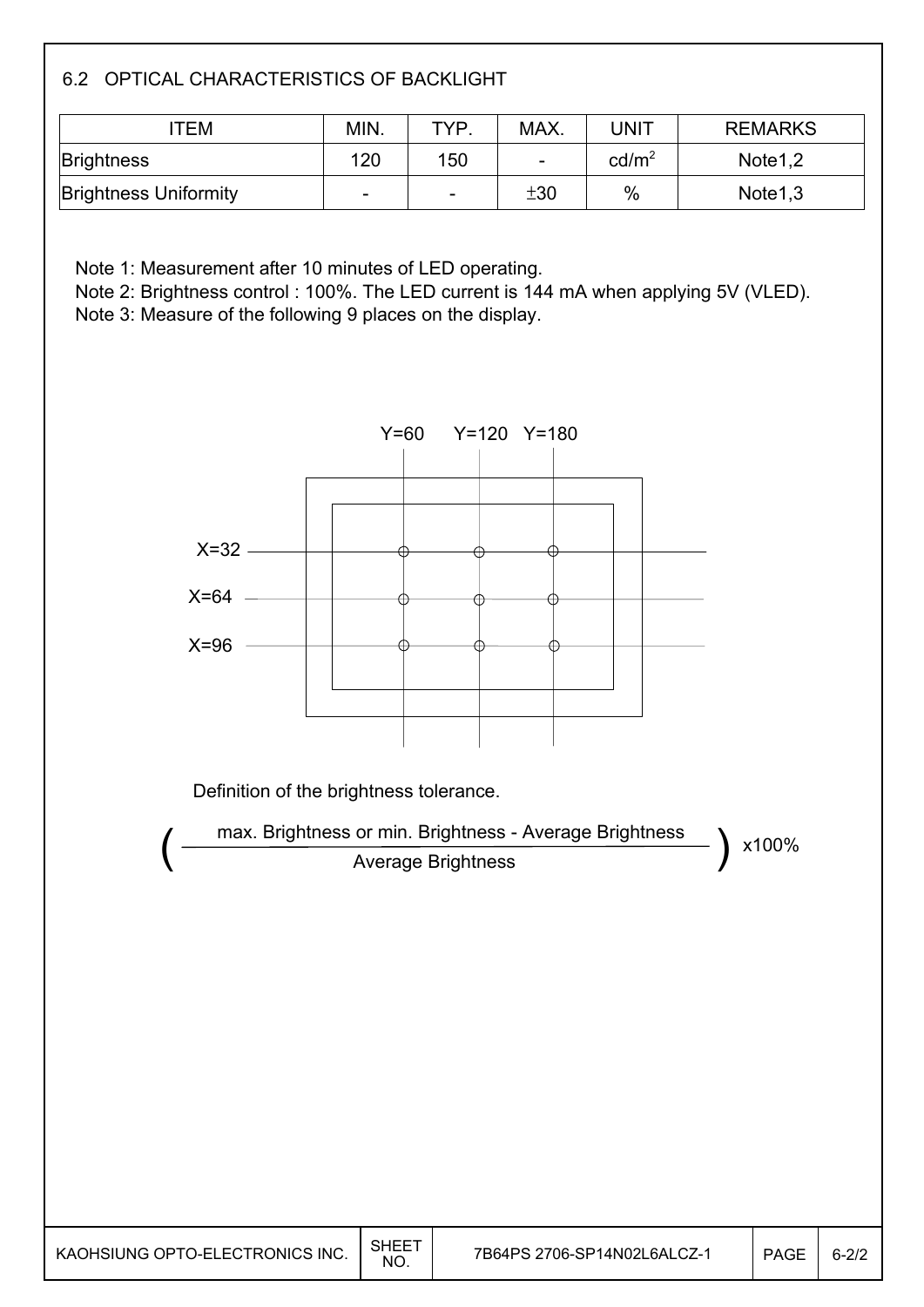## 7. BLOCK DIAGRAM

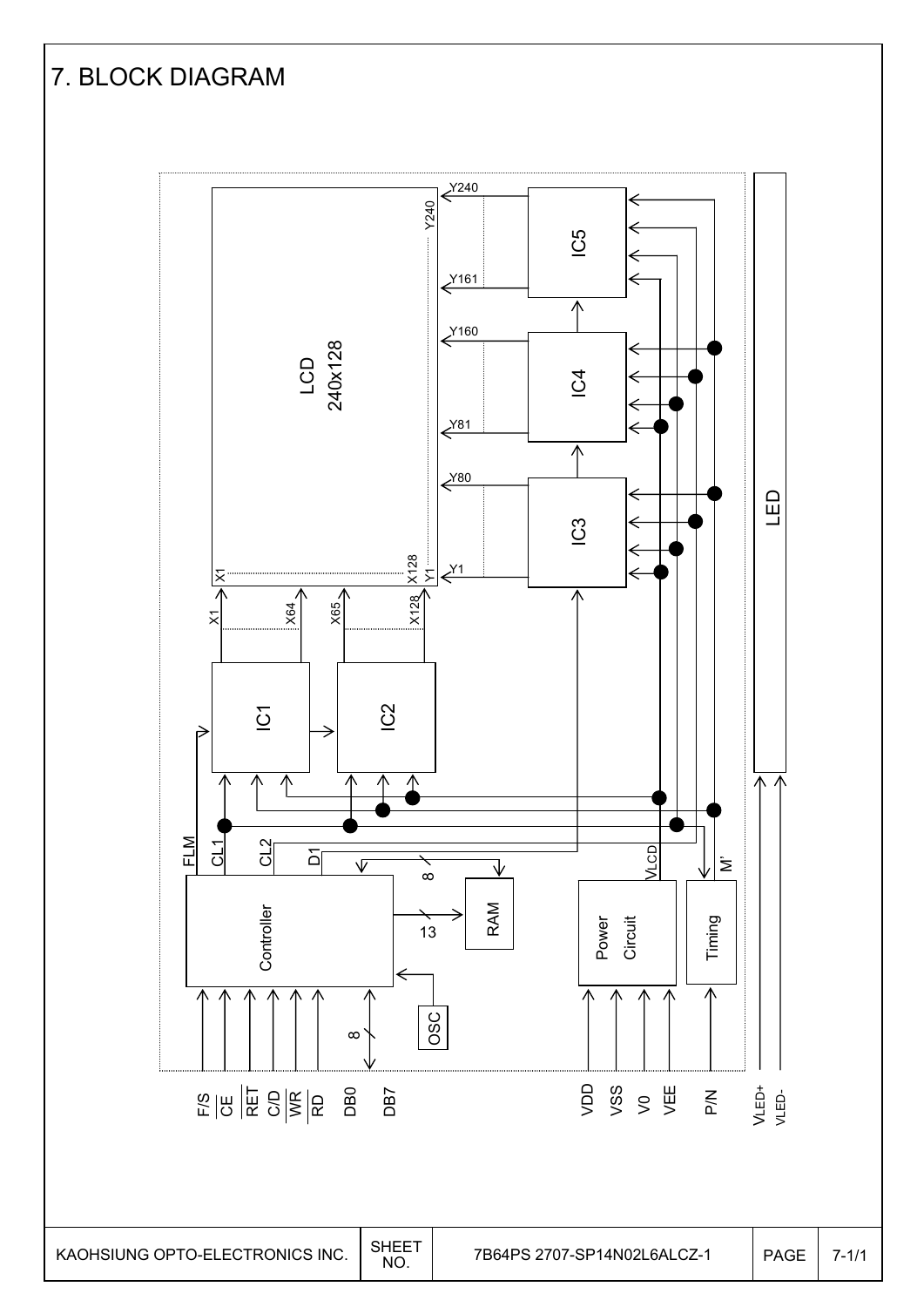#### 8. INTERFACE TIMING 8.1 INTERFACE TIMING

 $\overline{\phantom{a}}$ 

| <b>ITEM</b>            | <b>SYMBOL</b>         | MIN. | TYP. | MAX. | <b>UNIT</b> |
|------------------------|-----------------------|------|------|------|-------------|
| $ C / D$ Setup Time    | tCDS                  | 100  |      |      | ns          |
| $ C / D$ Hold Time     | tCDH                  | 10   |      |      | ns          |
| CE, RD, WR Pulse Width | $tCE$ , $tRD$ , $tWR$ | 80   |      |      | ns          |
| Data Setup Time        | tDS                   | 80   |      |      | ns          |
| Data Hold Time         | <b>tDH</b>            | 40   |      |      | ns          |
| <b>Access Time</b>     | tACC                  |      |      | 150  | ns          |
| Output Hold Time       | tOH                   | 10   |      | 50   | ns          |



KAOHSIUNG OPTO-ELECTRONICS INC. SHEET 7B64PS 2708-SP14N02L6ALCZ-1 | PAGE | 8-1/2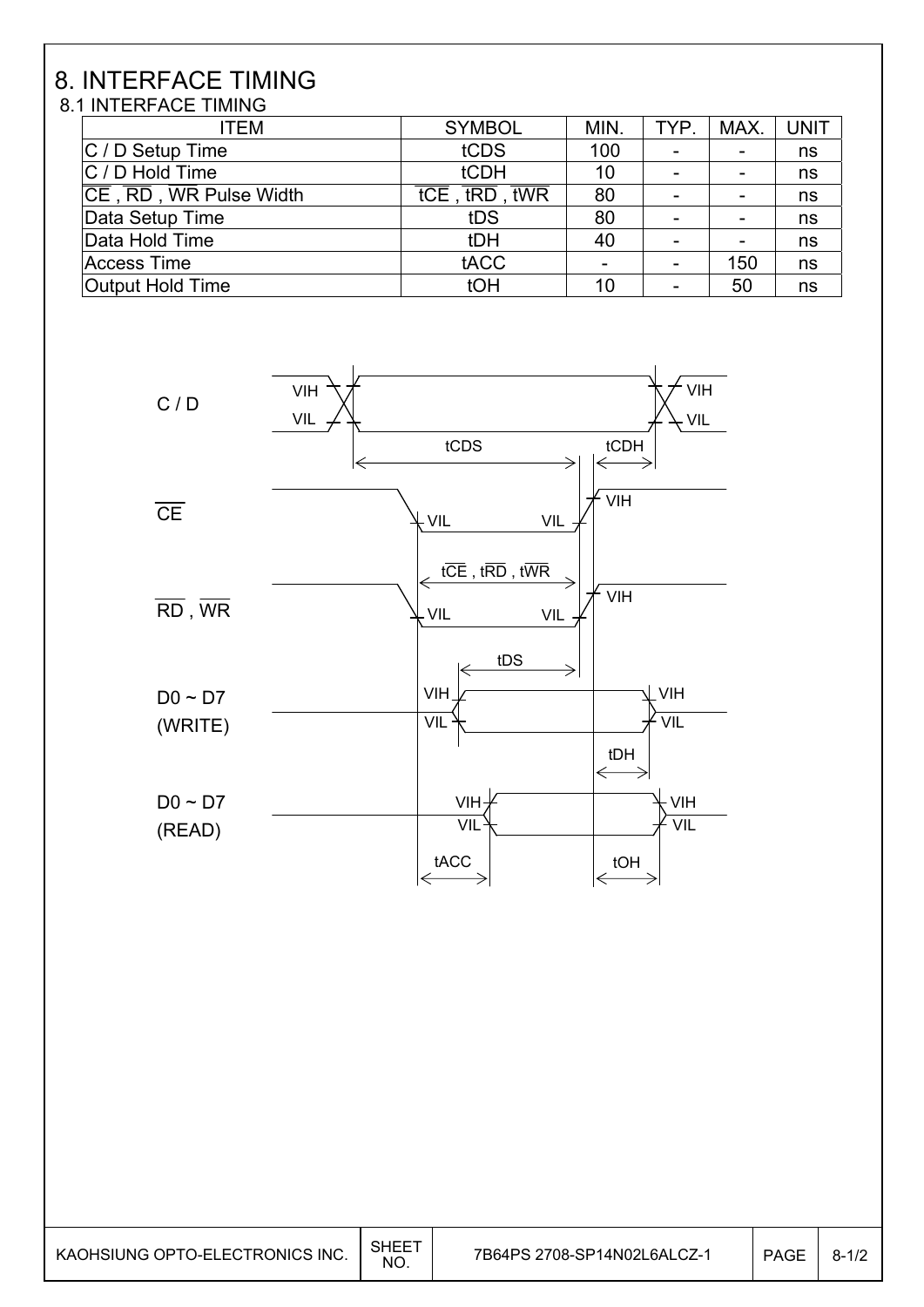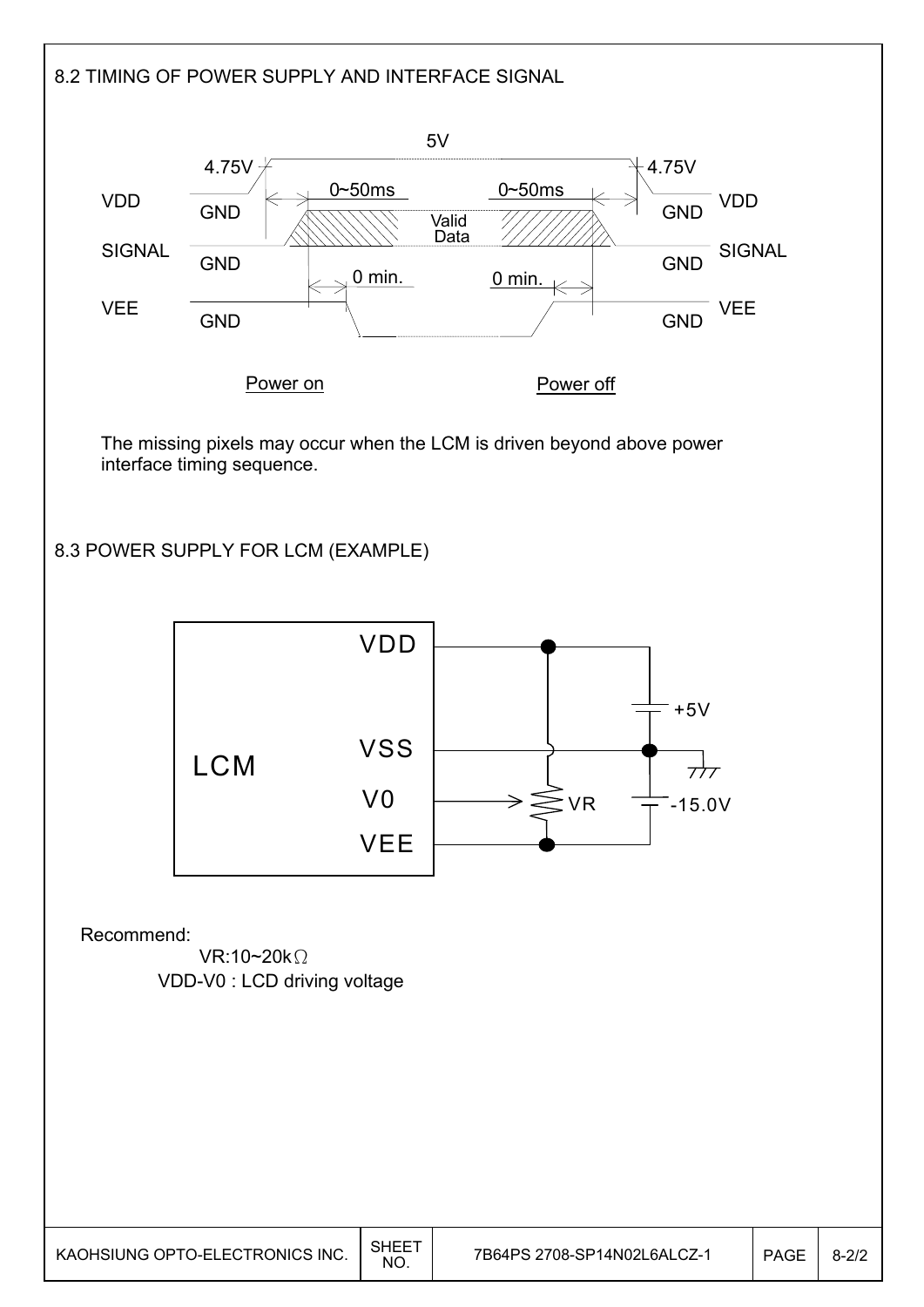

 Unit : mm Measurement Tolerance : ±0.1

| KAOHSIUNG OPTO-ELECTRONICS INC. | SHEE <sup>-</sup><br><b>NO</b> | 7B64PS 2709-SP14N02L6ALCZ-1 | <b>PAGE</b> | $9 - 2/3$ |
|---------------------------------|--------------------------------|-----------------------------|-------------|-----------|
|---------------------------------|--------------------------------|-----------------------------|-------------|-----------|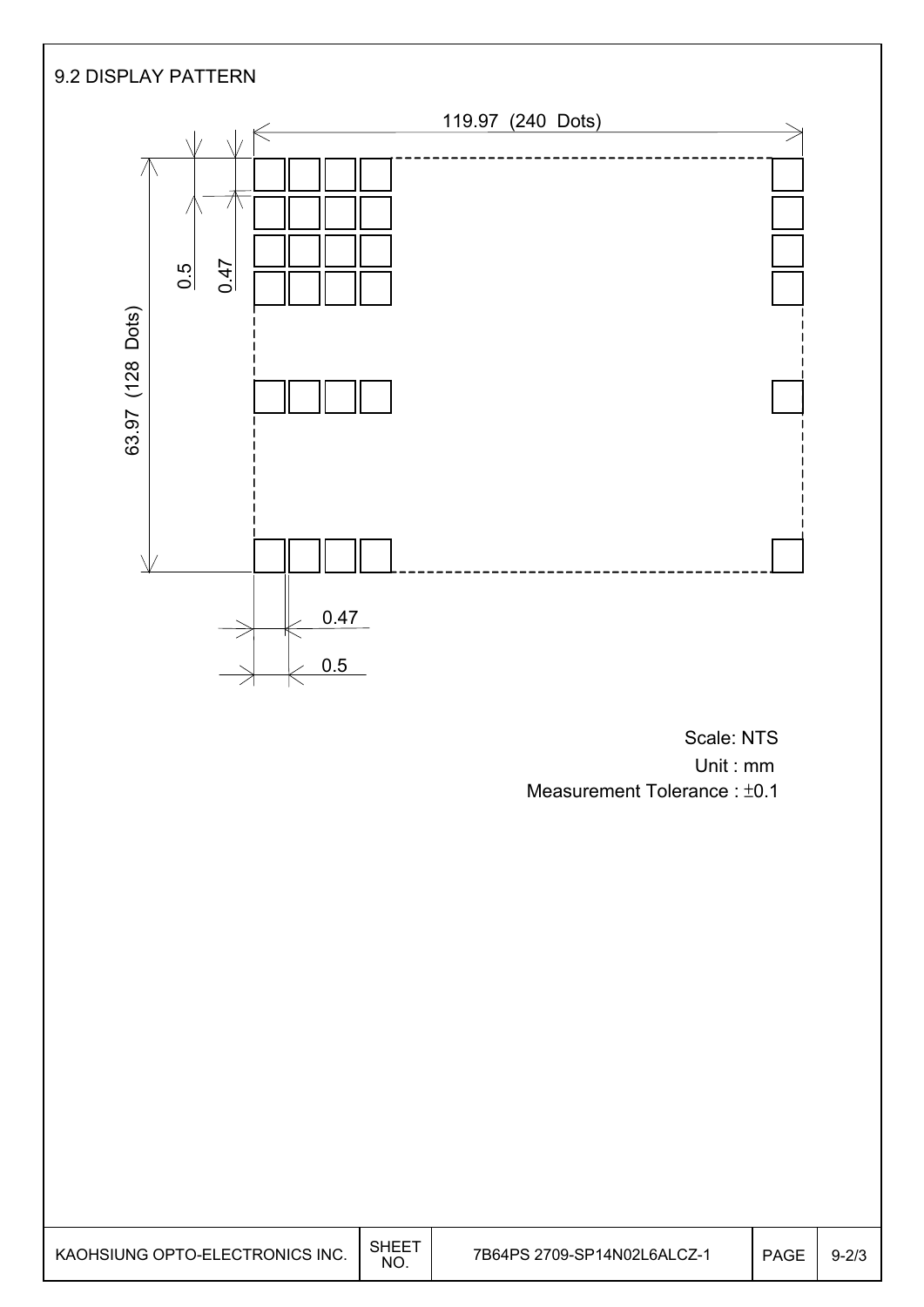#### 9.3 INTERNAL PIN CONNECTION

C<sub>N1</sub>

I

| <b>JIII</b>     |                      |                                                             |
|-----------------|----------------------|-------------------------------------------------------------|
| PIN No.         | <b>SYMBOL</b>        | <b>FUNCTION</b>                                             |
| A <sub>1</sub>  | VSS(0V)              | Ground                                                      |
| A2              | $VDD(+5V)$           | Power supply for logic circuit                              |
| A3              | V <sub>0</sub>       | Power supply for LCD drive                                  |
| A4              | C/D                  | WR="L": C/D="H" Command write<br>C/D="L" Data write         |
|                 |                      | RD="L": C/D="H" Status read                                 |
|                 |                      | C/D="L" Data read                                           |
| A <sub>5</sub>  | <b>WR</b>            | Data write (Data write at "L")                              |
| A6              | <b>RD</b>            | Data read (Read data at "L")                                |
| $A7 - 14$       | DB0~DB7              | Data bus                                                    |
| A15             | CE                   | Chip enable ( $\overline{CE}$ must be "L")                  |
| A16             | $\overline{\sf RET}$ | Reset                                                       |
| A17             | <b>VEE(-15V)</b>     | Power supply for LCD drive                                  |
| A18             | D.OFF                | NC/Display, GND/Display off                                 |
| A <sub>19</sub> | F/S                  | Character font select: F/S="H" 6*8Font<br>$F/S="L" 8*8Font$ |
| A20             | P/N                  | Display mode reverse.                                       |

#### LED I/F : JAE IL-G-4S-S3C2-SA

| PIN No. | <b>SYMBOL</b> | <b>Function</b>      |
|---------|---------------|----------------------|
|         | <b>VSS</b>    | <b>GND</b>           |
| ົ       | <b>NC</b>     | No Connect           |
| 3       | <b>NC</b>     | No Connect           |
| 4       | $VLED(+5V)$   | Power Supply for LED |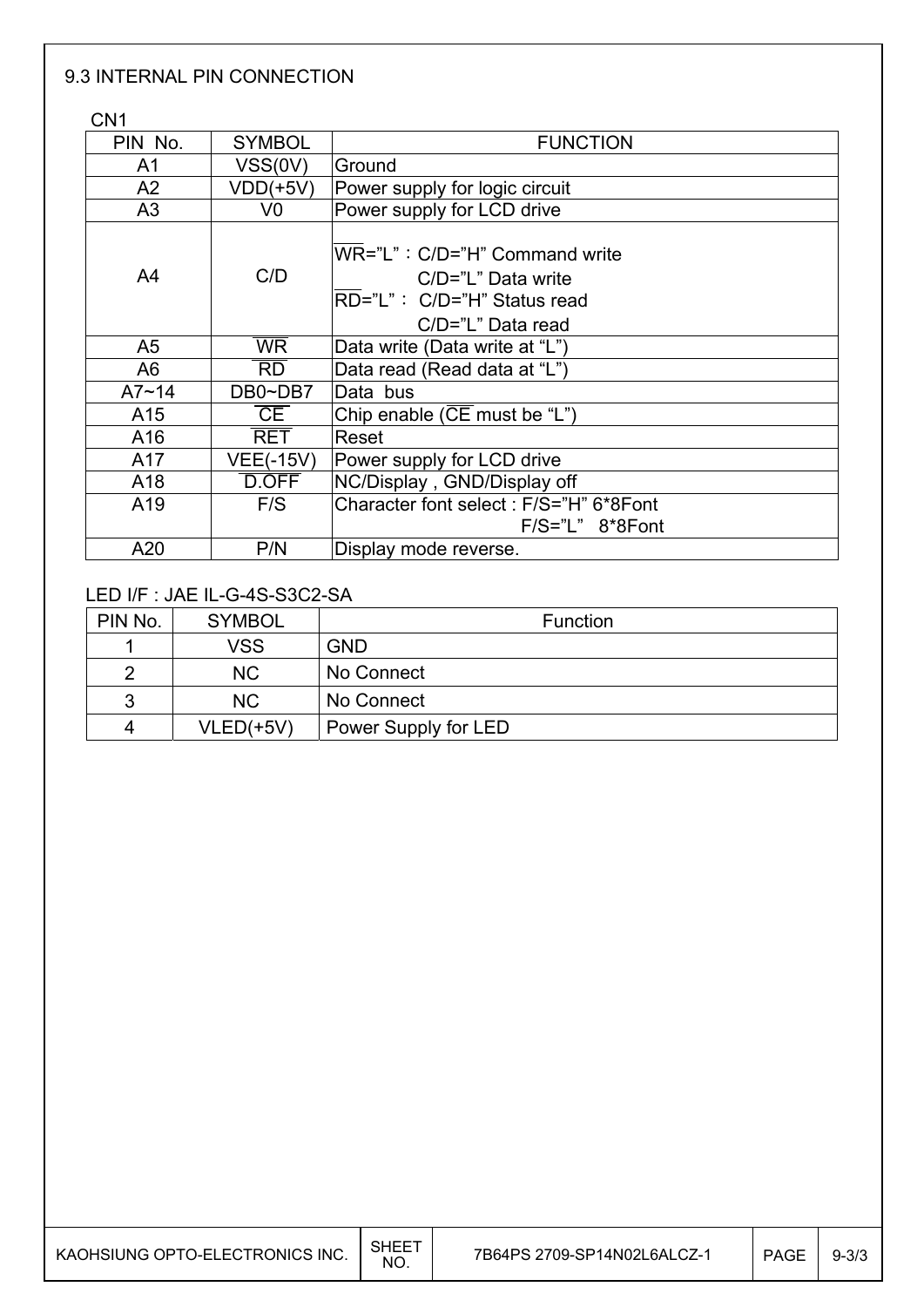

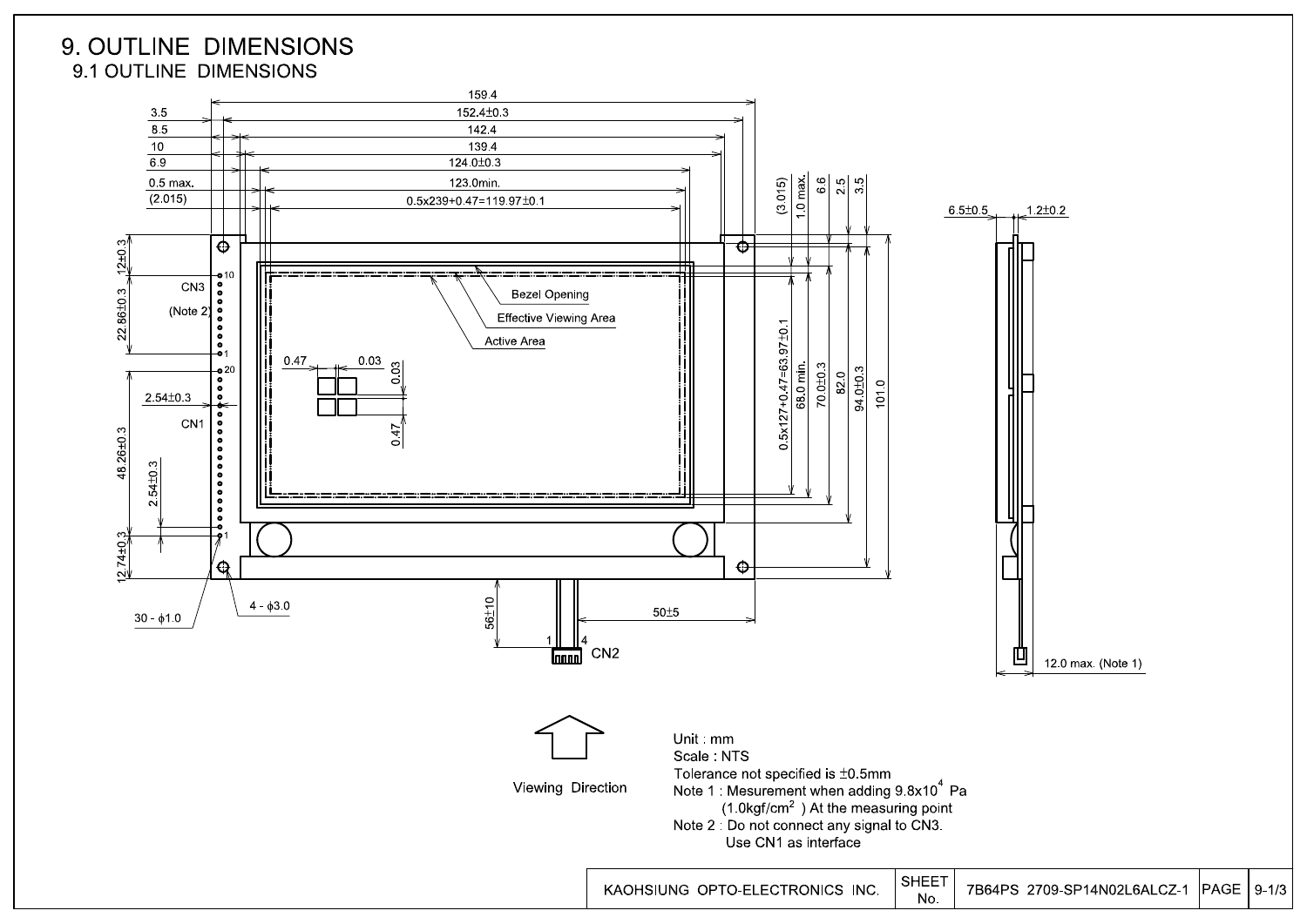### 10. APPEARANCE STANDARD

#### 10.1 APPEARANCE INSPECTION CONDITION

Visual inspection should be done under the following condition.

- (1) In the dark room
- (2) With panel lighted with prescribed LED current.
- (3) With eyes 25cm distance from LCM.
- (4) Viewing angle within 45 degrees from the vertical line to the center of LCD.



#### 10.2 DEFINITION OF EACH ZONE

A zone : Within the effective display area specified at page 9-1/3 of this document.

 B zone : Area between the window of bezel line and the effective display area line specified at page 9-1/3 of this document.

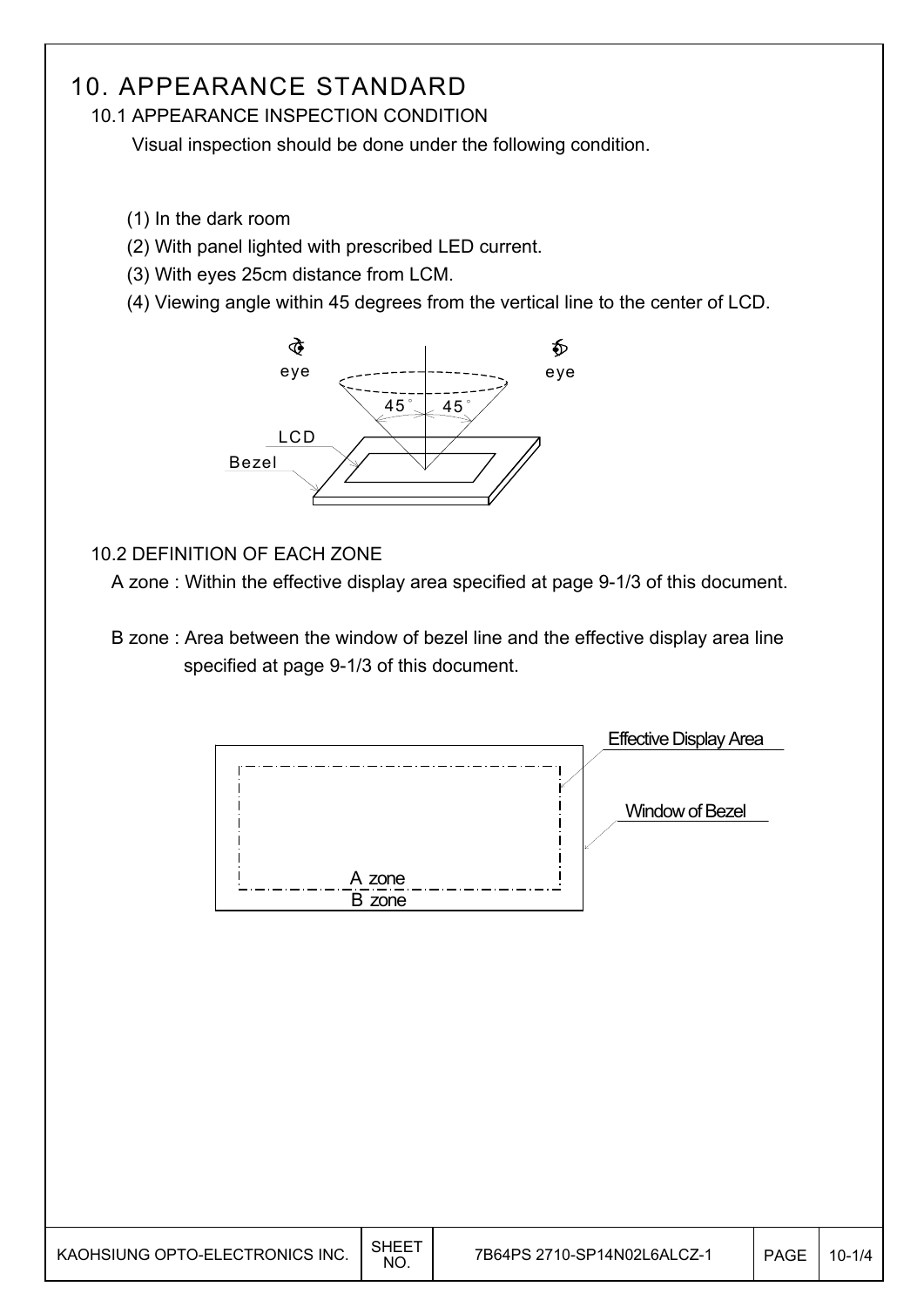#### 10.3 APPEARANCE SPECIFICATION

(1) LCD appearance

 \*) If the problem occurs about this item, the responsible person of both party (customer and KOE) will discuss more detail.

| No.    | <b>ITEM</b>                  | <b>CRITERIA</b><br>A                        |                               |                           |                       |               | B            |  |  |  |  |
|--------|------------------------------|---------------------------------------------|-------------------------------|---------------------------|-----------------------|---------------|--------------|--|--|--|--|
|        | <b>Scratches</b>             | Serious one is not allowed                  |                               |                           |                       | $\star$       |              |  |  |  |  |
|        | Dent                         | Serious one is not allowed                  |                               |                           |                       | $\star$       |              |  |  |  |  |
|        | <b>Wrinkles In Polarizer</b> | Serious one is not allowed                  |                               |                           |                       | $\star$       |              |  |  |  |  |
|        | <b>Bubbles</b>               | Average Diameter D(mm)                      |                               | Maximum Number Acceptable |                       | $\mathcal{O}$ |              |  |  |  |  |
|        |                              | $D \leq 0.2$                                |                               | Ignored                   |                       |               |              |  |  |  |  |
|        |                              | $0.2 < D \le 0.3$                           |                               | 12                        |                       |               |              |  |  |  |  |
|        |                              | $0.3\!<\!D\!\leq\!0.5$                      |                               | 3                         |                       |               |              |  |  |  |  |
|        |                              | 0.5 < D                                     |                               | None                      |                       |               |              |  |  |  |  |
|        | Stains,                      |                                             |                               | Filamentous               |                       |               |              |  |  |  |  |
|        | Foreign                      |                                             | Width W(mm)                   |                           | <b>Maximum Number</b> |               |              |  |  |  |  |
|        | Materials                    | LENGTH L(mm)                                |                               |                           | Acceptable            | $\Omega$      | $\star$      |  |  |  |  |
|        | Dark spot                    | $L \leq 2.0$                                |                               | $W \le 0.03$              | Ignored               |               |              |  |  |  |  |
| L<br>C |                              | $L \le 3.0$                                 | $0.03\!<\!W\!\leq\!0.05$<br>6 |                           |                       |               |              |  |  |  |  |
| D      |                              |                                             | $0.05\!<\!W$                  |                           | None                  |               |              |  |  |  |  |
|        |                              | Round                                       |                               |                           |                       |               |              |  |  |  |  |
|        |                              | Average                                     |                               | <b>Maximum Number</b>     | Minimum               |               |              |  |  |  |  |
|        |                              | Diameter D(mm)                              |                               | Acceptable                | Space                 |               |              |  |  |  |  |
|        |                              | D < 0.2                                     |                               | Ignored                   |                       | O             | $\star$      |  |  |  |  |
|        |                              | $0.2 \leq D \leq 0.3$                       |                               | 6                         | 10 mm                 |               |              |  |  |  |  |
|        |                              | $0.3 \leq D < 0.4$                          |                               | $\overline{4}$            | 30 mm                 |               |              |  |  |  |  |
|        |                              | $0.4 \leq D$                                |                               | None                      |                       |               |              |  |  |  |  |
|        |                              | The whole number                            | Filamentous + Round = 5       |                           |                       |               |              |  |  |  |  |
|        |                              | Those wiped out easily are acceptable       |                               |                           |                       | $\mathbf{O}$  | $\mathbf{O}$ |  |  |  |  |
|        | Pinhole                      | $(A+B)/2 \leq 0.15$ Maximum number: Ignored |                               |                           |                       |               |              |  |  |  |  |
|        |                              | $0.15 < (A+B)/2 \le 0.3$                    |                               | Maximum number: Ignored   |                       | $\Omega$      |              |  |  |  |  |
|        |                              | $C\leqq 0.03$                               |                               | Maximum number: Ignored   |                       |               |              |  |  |  |  |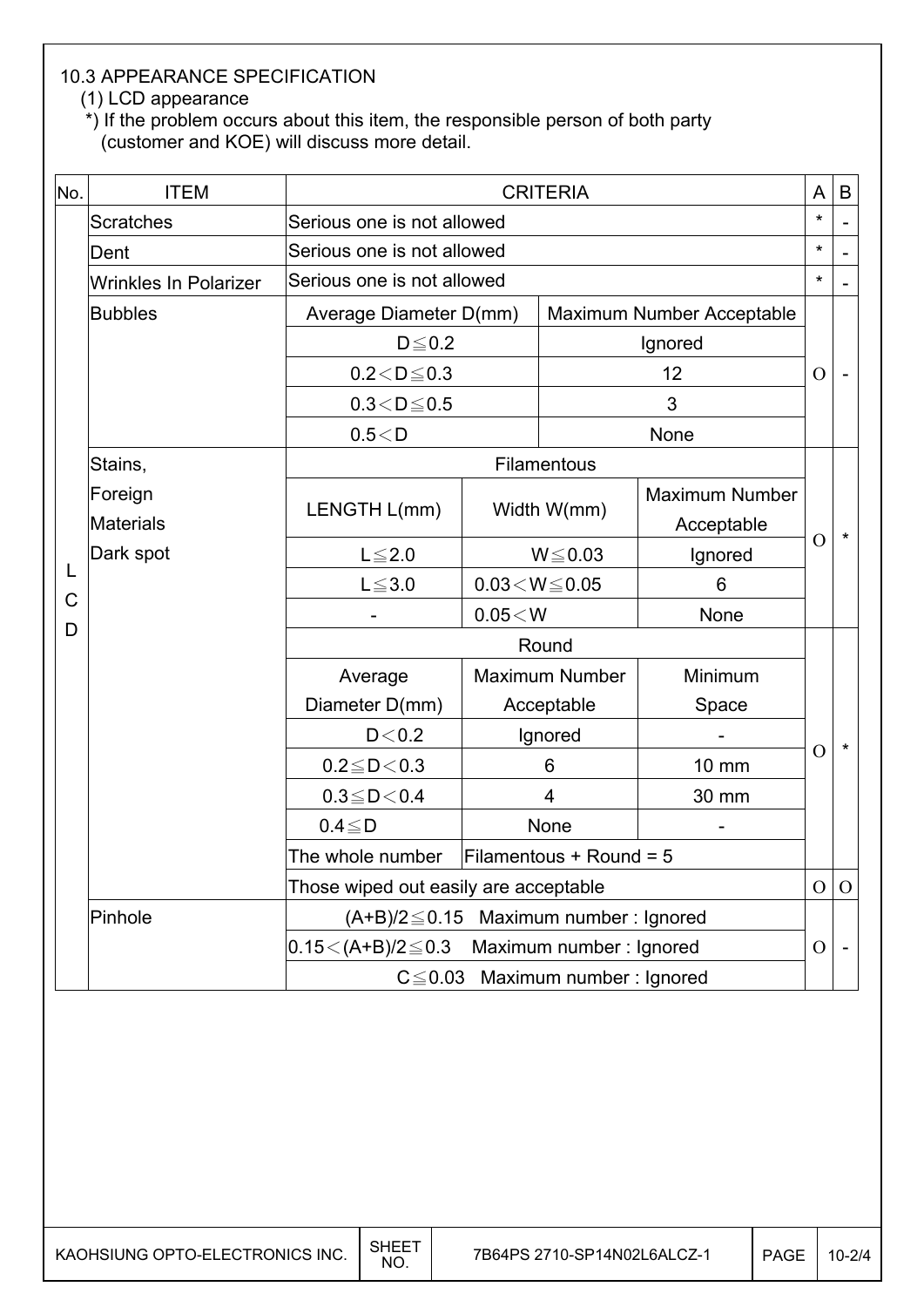| No. | <b>ITEM</b>         | <b>CRITERIA</b>            |  |                |                |  | A       | B |   |
|-----|---------------------|----------------------------|--|----------------|----------------|--|---------|---|---|
|     | Contrast            | Average<br><b>Diameter</b> |  | Maximum        |                |  | Minimum |   |   |
|     | Irregularity        |                            |  | <b>Number</b>  |                |  | Space   |   |   |
|     | (Spot)              | D(mm)                      |  |                | Acceptable     |  |         |   |   |
|     |                     | $D \le 0.25$               |  | Ignored        |                |  |         |   |   |
|     |                     | $0.25 < D \le 0.35$        |  | 10             |                |  | 20mm    |   |   |
| L   |                     | $0.35\!<\!D\!\leq\!0.5$    |  | $\overline{4}$ |                |  | 20mm    |   |   |
|     |                     | 0.5 < D                    |  | None           |                |  |         |   |   |
| C   | Contrast            | Width                      |  | Length         | Maximum        |  | Minimum |   |   |
|     | <b>Irregularity</b> | W/mm)                      |  | L/mm)          | <b>Number</b>  |  | Space   |   |   |
| D   | (A Pair of          |                            |  |                | Acceptable     |  |         |   |   |
|     | Scratch)            | $W \le 0.25$               |  | $L \leq 1.2$   | $\overline{2}$ |  | 20mm    |   |   |
|     |                     | $W \le 0.2$                |  | $L \leq 1.5$   | 3              |  | 20mm    | O | - |
|     |                     | $W \le 0.15$               |  | $L \leq 2.0$   | 3              |  | 20mm    |   |   |
|     |                     | $W \le 0.1$                |  | $L \leq 3.0$   | 4              |  | 20mm    |   |   |
|     |                     | The whole number           |  |                | 6              |  |         |   |   |

 $\overline{\phantom{a}}$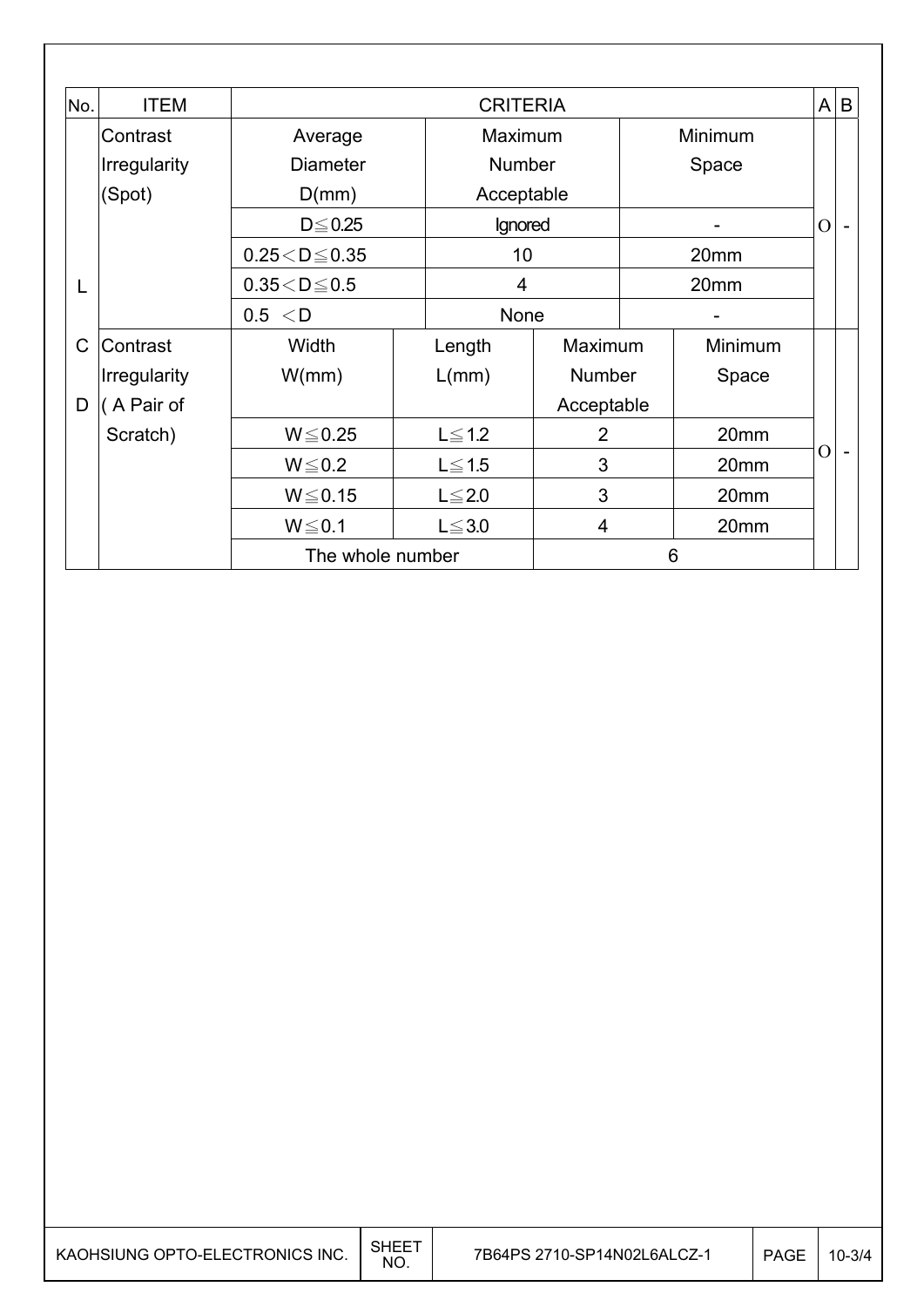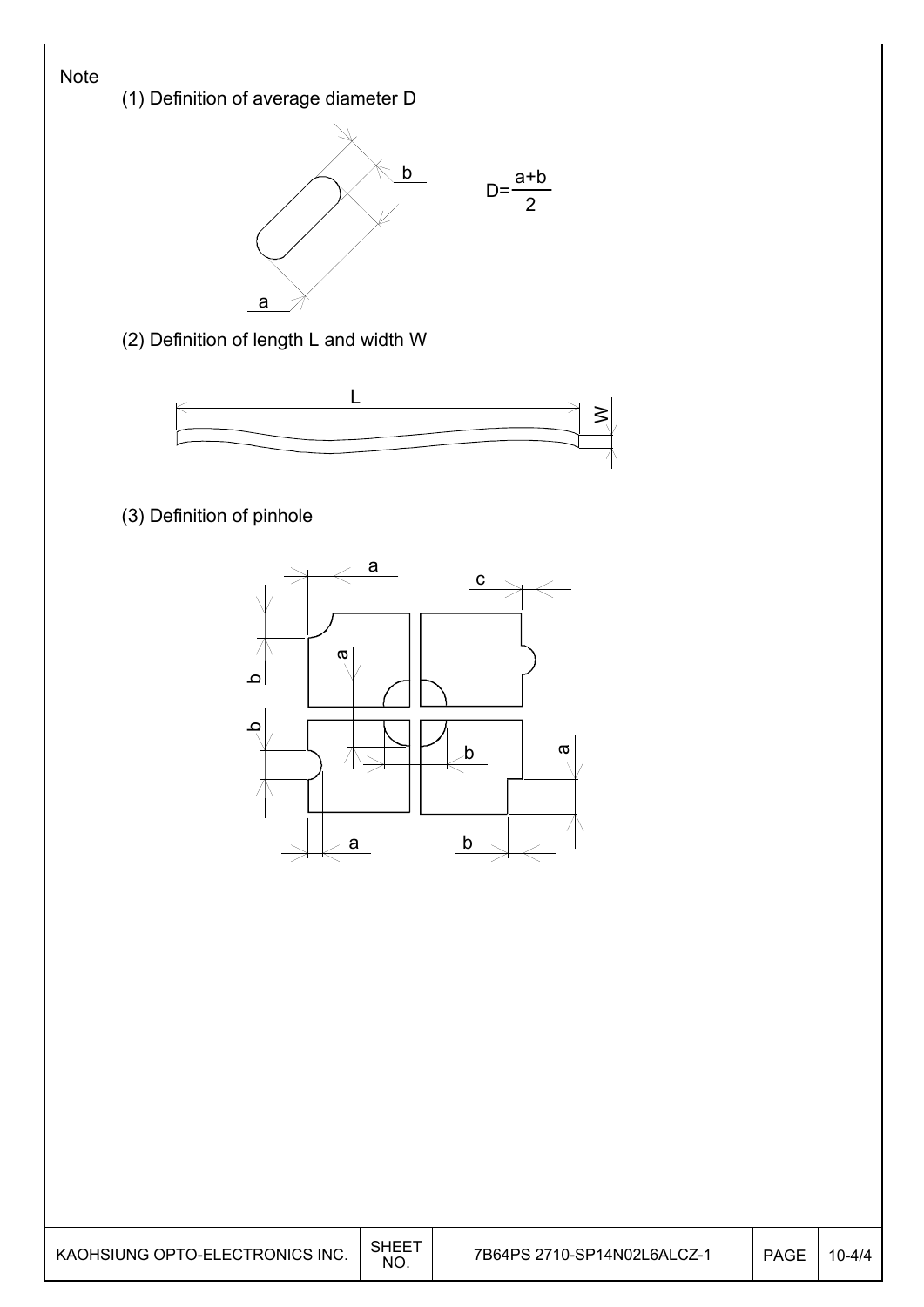

 Setting V0 out of the recommended condition will be a cause for a change of viewing angle range.

 $\overline{\phantom{a}}$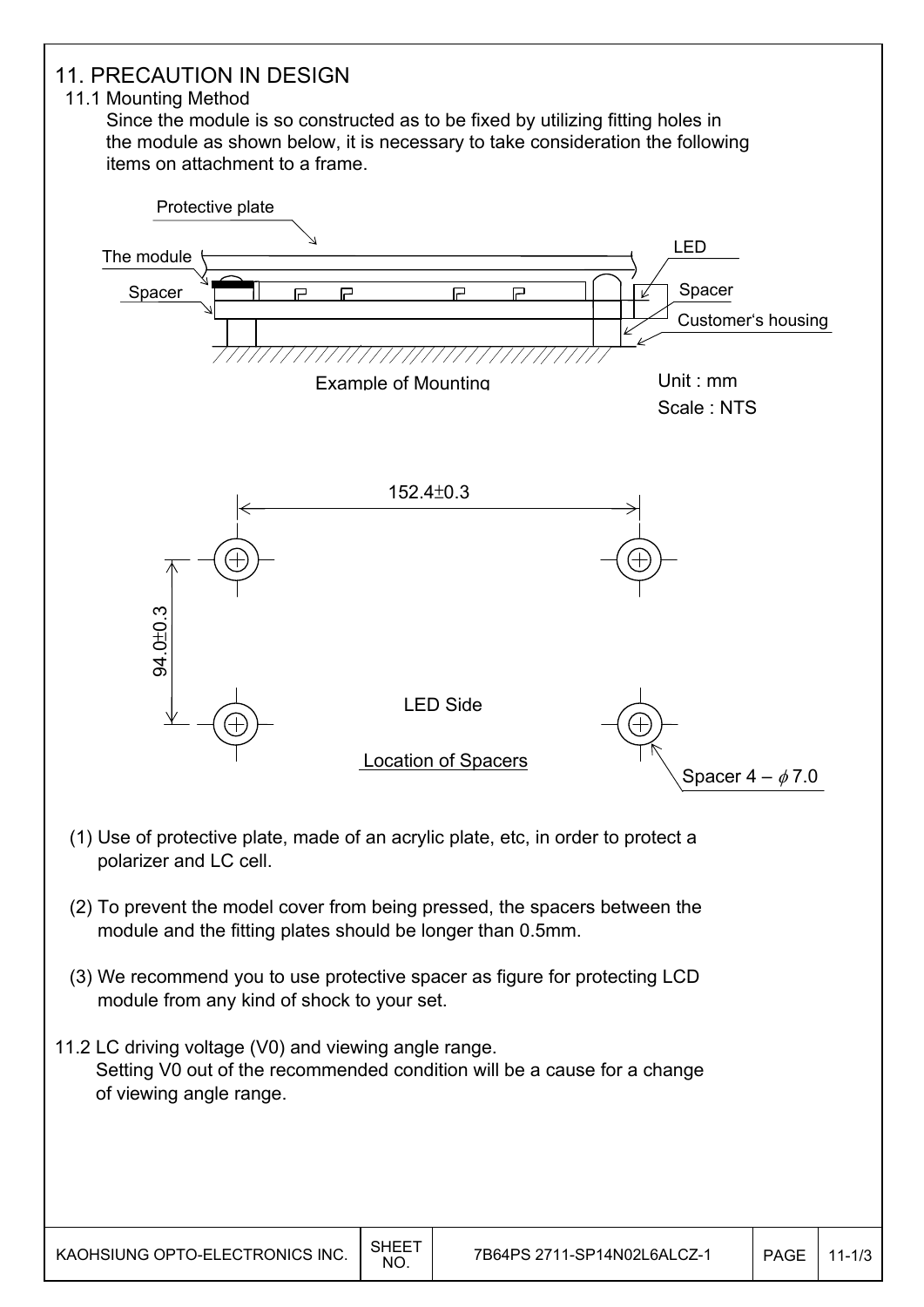#### 11.3 CAUTION AGAINST STATIC CHARGE

 As this module is provided with C-MOS LSI, the care to take such a precaution as to grounding the operator's body is required when handling it.

#### 11.4 POWER ON SEQUENCE

 Input signals should not be applied to LCD module before power supply voltage is applied and reaches to specified voltage  $(5\pm0.25V)$ .

 If above sequence is not kept, C-MOS LSIS of LCD modules may be damaged due to latch up problem.

#### 11.5 PACKAGING

- (1) No. leaving products is preferable in the place of high humidity for a long period of time. for their storage in the place where temperature is  $35^{\circ}$  or higher, special care to prevent them from high humidity is required. A combination of high temperature and high humidity may cause them polarization degradation as well as bubble generation and polarizer peel-off. Please keep the temperature and humidity within the specified range for use and storing.
- (2) Since upper polarizers and lower aluminum plates tend to be easily damaged, they should be handled with full care so as not to get them touched, pushed or rubbed by a piece of glass, tweezers and anything else which are harder than a pencil lead 3h.
- (3) As the adhesives used for adhering upper/lower polarizers and aluminum plates are made of organic substances which will be deteriorated by a chemical reaction with such chemicals as acetone, toluene ethanol and isopropyl alcohol.

 The following solvents are recommended for use: normal hexane

 please contact us when it is necessary for you to use chemicals other than the above.

 (4) Lightly wipe to clean the dirty surface with absorbent cotton waste or other soft material like chamois, soaked in the chemicals recommended without scrubbing it hardly.

 To prevent the display surface from damage and keep the appearance in good state, it is sufficient, in general, to wipe it with absorbent cotton.

- (5) Immediately wipe off saliva or water drop attached on the display area because its long period adherence may cause deformation or faded color on the spot.
- (6) Fogy dew deposited on the surface and contact terminals due to coldness will be a cause for polarizer damage, stain and dirt on product. When necessary to take out the products from some place at low temperature for test, etc.

 It is required for them to be warmed up in a container once at the temperature higher than that of room.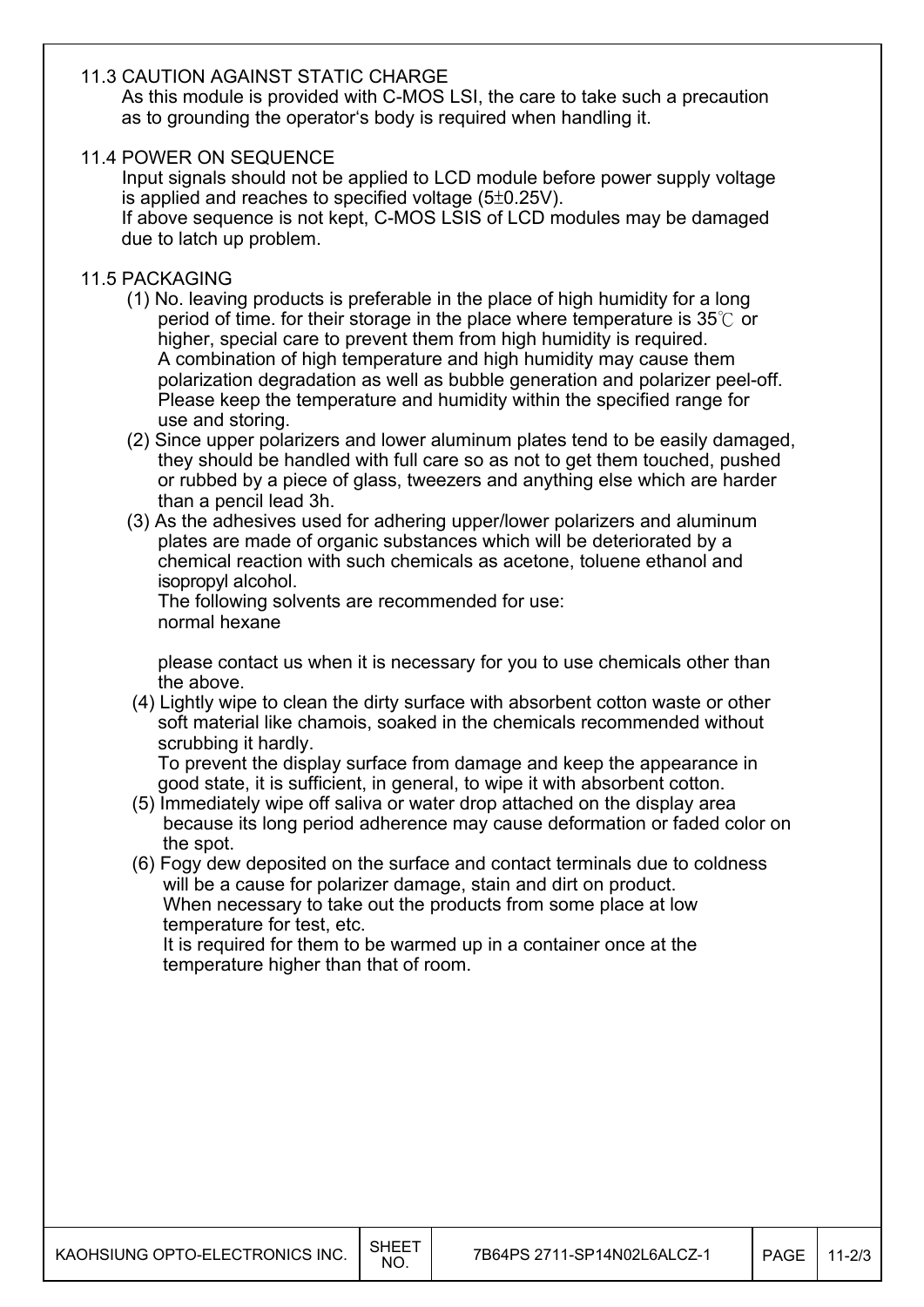- (7) Touching the display area and contact terminals with bare hands and contaminating them are prohibited, because the stain on the display area and poor insulation between terminals are often caused by being touched by bare hands. (There are some cosmetics detrimental to polarizers.)
- (8) In general the quality of glass is fragile so that it tends to be cracked or chipped in handling, specially on its periphery please be careful not give it sharp shock caused by dropping down, ect.
- 11.6 CAUTION FOR OPERATION
	- (1) It is an indispensable condition to drive LCD's within the specified voltage limit since the higher voltage than the limit causes the shorter LCD life. An electrochemical reaction due to direct current causes LCD's undesirable deterioration, so that the use of direct current driver should be avoided.
	- (2) Response time will be extremely delayed at lower temperature than the operating temperature range and on the other hand at higher temperature LCD's show dark blue color in them.

 However those phenomena do not mean inpediment or out of order with LCD's which will come back in the specified operating temperature range.

- (3) If the display area is pushed hard during operation, some font will be abnormally displayed but it resumes normal condition after turning off once.
- (4) A slight dew depositing on terminals is a cause for electrochemical reaction resulting in terminal open circuit.

Usage under the relative condition of  $40^{\circ}$  50%RH less is required.

11.7 STORAGE

 In case of storing for a long period of time (for instance, for years) for the purpose of replacement use, the following ways are recommended.

- (1) Storage in a polyethylene bag with the opening sealed so as not to enter fresh air outside in it, and with no desiccant.
- (2) The placing in a dark room where neither exposure to direct sunlight nor light is, keeping temperature in the range from  $0^{\circ}$  to 35 $^{\circ}$ .
- (3) Storing with no touch on polarizer surface by anything else. (It is recommended to stone them as they have been contained in the inner container at the time of delivery from us.)
- 11.8 SAFETY
	- (1) It is recommendable to crash damaged or unnecessary LCD's into pieces and wash off liquid crystal by either of solvents such as acetone and ethanol, which shoud be burned up later.
	- (2) When any liquid leaked out of a damaged glass gall comes in contact with your hands, please wash it off well with soap and water.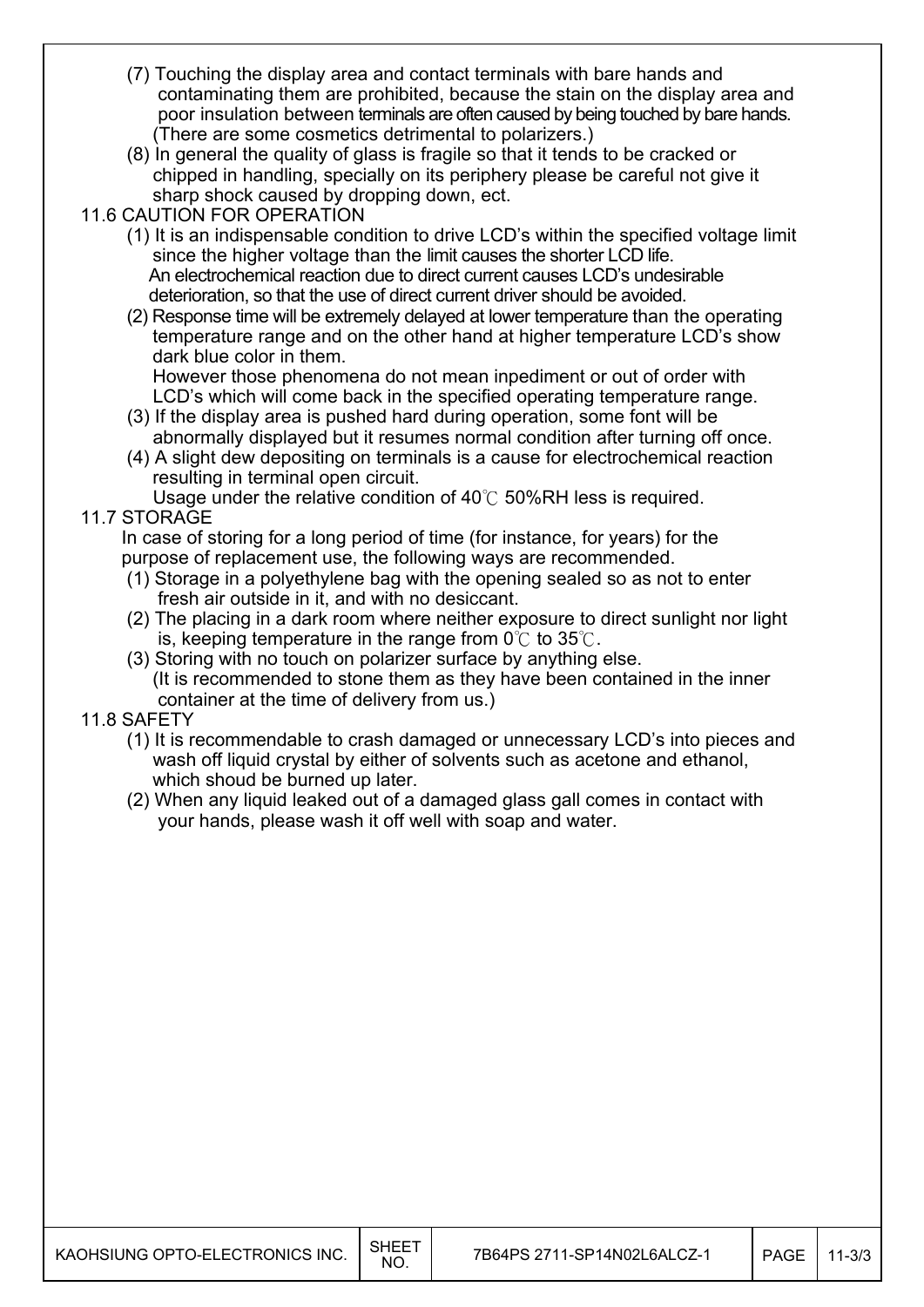### 12. DESIGNATION OF LOT MARK

#### 12.1 Lot Mark

Lot mark is consisted of 4 digits for production lot.



| YEAR | <b>FIGURE IN</b><br><b>LOT MARK</b> |
|------|-------------------------------------|
|      |                                     |
| 2013 | 3                                   |
| 2014 | 4                                   |
| 2015 | 5                                   |
| 2016 |                                     |

| <b>MONTH</b> | <b>FIGURE IN</b><br><b>LOT MARK</b> | <b>MONTH</b> | <b>FIGURE IN</b><br><b>LOT MARK</b> |
|--------------|-------------------------------------|--------------|-------------------------------------|
| Jan.         | 01                                  | Jul.         | 07                                  |
| Feb.         | 02                                  | Aug.         | 08                                  |
| Mar.         | 03                                  | Sep.         | 09                                  |
| Apr.         | 04                                  | Oct.         | 10                                  |
| May          | 05                                  | Nov.         | 11                                  |
| Jun.         | 06                                  | Dec.         | 12                                  |

| WEEK<br>(DAY IN<br><b>CALENDAR</b> | <b>FIGURE IN</b><br><b>LOT MARK</b> |
|------------------------------------|-------------------------------------|
| $01 - 07$                          | 1                                   |
| 08~14                              | 2                                   |
| $15 - 21$                          | 3                                   |
| $22 - 29$                          | 4                                   |
| 30~31                              | 5                                   |

 12.2 LOCATION OF LOT MARK on the back side of LCM

9 0 7 4 T